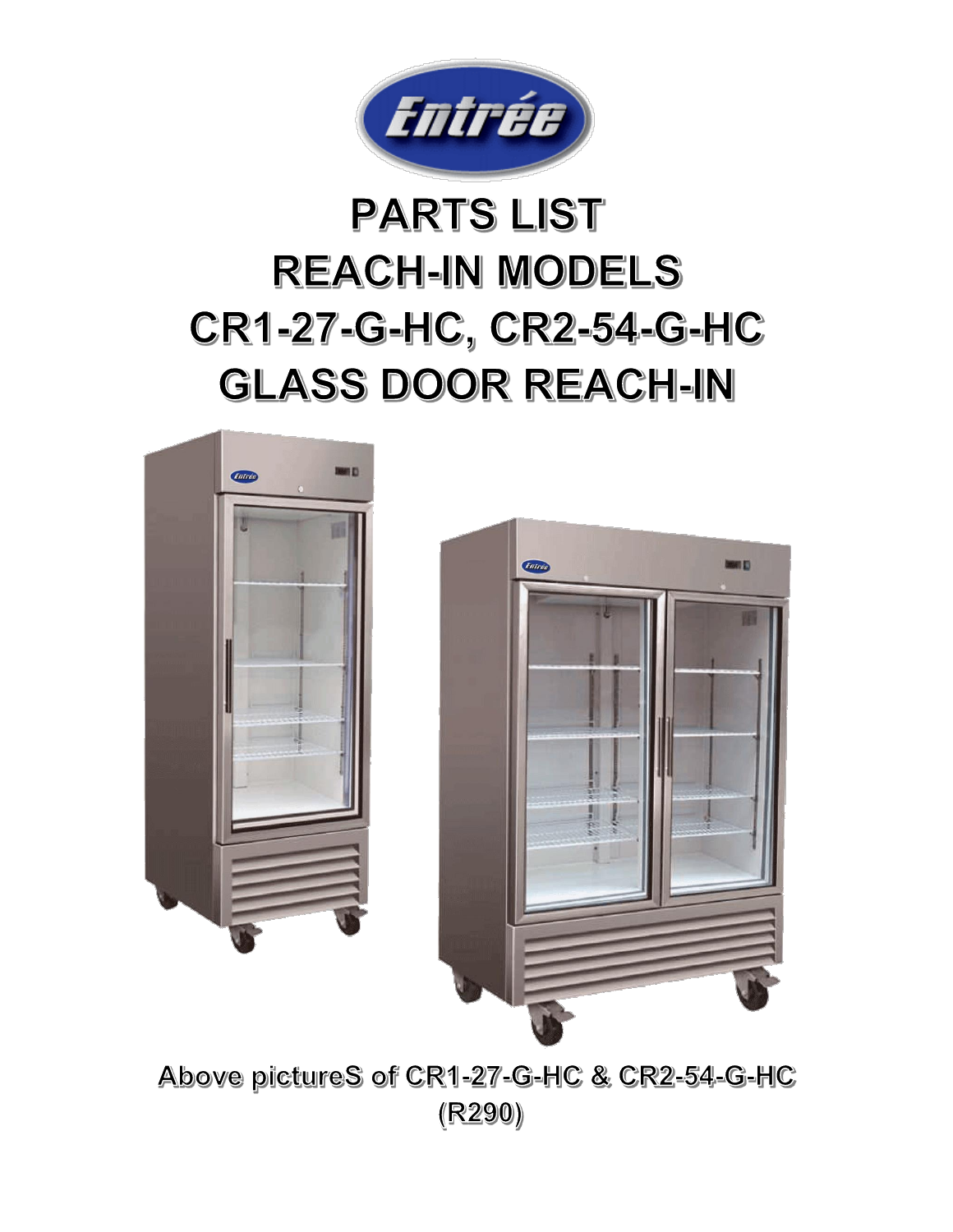

**CR1-27-G-HC**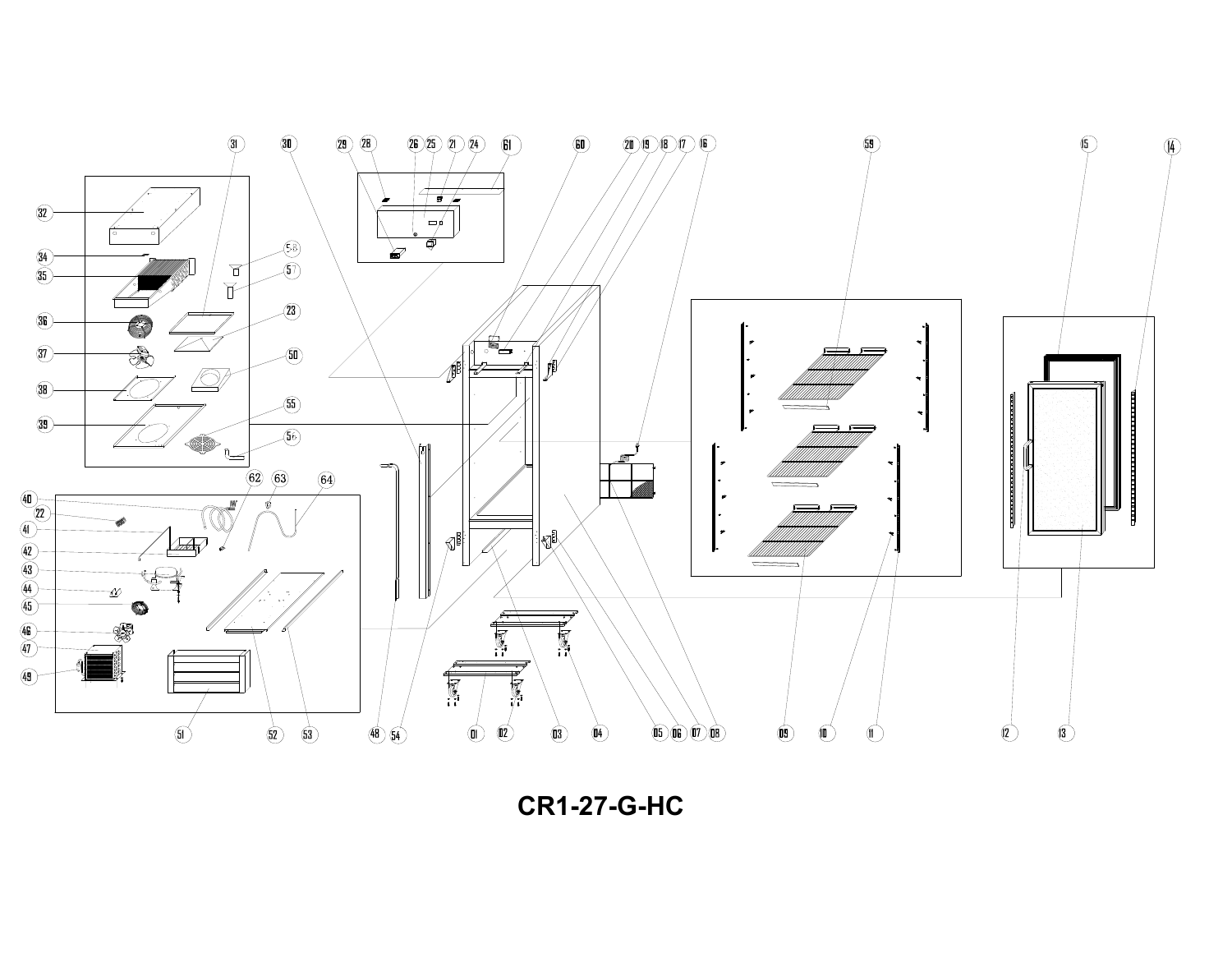| NO.            | PART#                | <b>DESCRIPTION</b>                                  | QTY.                         |
|----------------|----------------------|-----------------------------------------------------|------------------------------|
| $\mathbf{1}$   | N/A                  | <b>SUPPORT PAN</b>                                  | $\overline{2}$               |
| 2              | H00316               | SWIVEL CASTER 4" W/BRAKE                            | $\overline{2}$               |
| 3              | N/A                  | <b>BAFFLE PLATE</b>                                 | $\mathbf{1}$                 |
| $\overline{4}$ | H00317               | SWIVEL CASTER 4" W/O BRAKE                          | 2                            |
| 5              | H01331               | HINGE, BOTTOM RIGHT                                 | $\mathbf{1}$                 |
| 6              | H00329               | SHIM, LOWER                                         | 2                            |
| $\overline{7}$ | N/A                  | <b>BODY</b>                                         | $\mathbf{1}$                 |
| 8              | H00313               | COVER, LOWER REAR COMPARTMENT                       | $\mathbf{1}$                 |
| 9              | H00307-G             | <b>SHELF</b>                                        | $\overline{4}$               |
| 10             | C3234860             | PILASTER CLIP                                       | 12                           |
| 11             | H00342               | <b>PILASTER</b>                                     | 4                            |
| 12             | G20025               | DOOR HANDLE                                         | 1                            |
| 13             | H00324RG             | DOOR, GLASS RIGHT                                   | 1                            |
| 14             | G00400               | LED LIGHT STRIP (LEFT)                              | 1                            |
| 14             | G00402               | LED LIGHT STRIP (RIGHT)                             | $\mathbf{1}$                 |
| 15             | HC0325-2             | GASKET, GLASS DOOR HC                               | $\mathbf{1}$                 |
| 16             | C2194684             | POWER CORD, 14AWG/NEMA 5-15P                        | 1                            |
| 17             | H00329-1             | SHIM, UPPER HINGE                                   | $\overline{2}$               |
| 18             | H01330               | HINGE, TOP RIGHT                                    | $\mathbf{1}$                 |
| 18             | H01332               | HINGE, TOP LEFT                                     | 1                            |
| 19             | N/A                  | CLIP, FRONT PANEL                                   | 2                            |
| 20             | G00401               | LED POWER SUPPLY                                    | $\mathbf{1}$                 |
| 21             | C2194692             | <b>LIGHT SWITCH</b>                                 | $\mathbf{1}$                 |
| 22             | H00215               | <b>TERMINAL BLOC, 5 POLL</b>                        | 3                            |
| 23             | N/A                  | <b>SUPPORT PAN</b>                                  | 1                            |
| 24             | HC10000              | DOOR SWITCH 3 PIN WHITE                             | $\mathbf{1}$                 |
| 25             | G00318               | SHROUD, UPPER                                       | $\mathbf{1}$                 |
| 26             | H00340               | DOOR LOCK                                           | $\mathbf{1}$                 |
| 28             | H00321               | HINGE. UPPER SHROUD                                 | $\overline{2}$               |
| 29             | HC0219-1             | TEMPERATURE CONTROL BOARD (DIXELL XW03K)            | $\mathbf{1}$                 |
| 29             | HC0219-2             | TEMPERATURE CONTROL DISPLAY (DIXELL CX50)           | $\mathbf{1}$                 |
| 30             | H00311               | CHANNEL SUCTION LINE COVER                          | $\mathbf{1}$                 |
| 31<br>32       | <b>HC0142</b><br>N/A | <b>EVAPORATOR DRIP PAN</b><br><b>EVAPORATOR PAN</b> | $\mathbf{1}$<br>$\mathbf{1}$ |
| 34             | H00335               | TEMP SENSOR BRACKET                                 | $\mathbf{1}$                 |
| 35             | <b>HC0349R</b>       | <b>EVAPORATOR COIL</b>                              | $\mathbf{1}$                 |
| 36             | H00112               | FAN GUARD, EVAPORATOR, WHITE                        | $\mathbf{1}$                 |
| 37             | HC0116-2             | EVAPORATOR FAN MOTOR (IQC3608-010315/A03 L-600)     | $\mathbf{1}$                 |
| 38             | HC0131               | EVAPORATOR FAN MOTOR SUPPORT                        | 1                            |
| 39             | N/A                  | EVAPORATOR COVER PAN                                | 1                            |
| 40             | <b>HDV0011B</b>      | <b>HELIX SUCTION PIPE+CAPILLARY B</b>               | 1                            |
| 41             | HC0149               | <b>SUCTION PIPE</b>                                 | $\mathbf{1}$                 |
| 42             | C30014               | CONDENSER DRAIN BOX                                 | $\mathbf{1}$                 |
| 43             | <b>HC0001F</b>       | COMPRESSOR (EM2X3117U) W/ FILTER DRIER              | 1                            |
| 43             | <b>HC0001K</b>       | START KIT FOR EM2X3117U                             | $\star$                      |
| 44             | N/A                  | FILTER DRIER BRACKET                                | $\mathbf{1}$                 |
| 45             | H00113-1             | FAN GUARD BLACK (CONDENSER)                         | $\mathbf{1}$                 |
| 46             | H00110               | CONDENSER FAN MOTOR, 9W M4Q045-CA27-04/CA01         | 1                            |
| 47             | HC0347               | <b>CONDENSER COIL</b>                               | $\mathbf{1}$                 |
| 48             | HDV008A              | <b>VERTICAL SUCTION PIPE+CAPILLARY A</b>            | 1                            |
| 49             | H00341               | <b>FILTER DRIER</b>                                 | $\mathbf{1}$                 |
| 50             | N/A                  | AIR GUIDE                                           | 4                            |
| 51             | H00337G              | <b>LOWER FRONT SHROUD</b>                           | $\mathbf{1}$                 |
| 52             | N/A                  | <b>CONDENSER PAN</b>                                | 1                            |
| 53             | N/A                  | <b>GUIDE RAIL</b>                                   | $\mathbf{1}$                 |
| 53             | N/A                  | <b>GUIDE RAIL</b>                                   | 1                            |
| 54             | H01333               | HINGE, BOTTOM LEFT                                  | $\mathbf{1}$                 |
| 55<br>56       | H00112-1<br>H00336   | <b>EVAPORATOR FAN GUARD</b><br>DRAIN JOINT          | 1<br>$\mathbf{1}$            |
| 57             | G30002               | DRAIN PIPE FITTING                                  | $\mathbf{1}$                 |
| 58             | G30001               | DRAIN PIPE FITTING                                  | $\mathbf{1}$                 |
| 59             | GHC40019             | <b>LABEL SUPPORT</b>                                | 3                            |
| 60             | H108140044           | CONTROL PROTECTOR                                   | 1                            |
| 60             | H108140043           | CONTROL PROTECTOR COVER                             | 1                            |
| 61             | N/A                  | TOP COVER                                           | $\mathbf{1}$                 |
| 62             | N/A                  | <b>DRAIN BRACKET</b>                                | 1                            |
| 63             | N/A                  | DRAIN HOLDER                                        | 1                            |
| 64             | HC0391               | <b>DRAIN PIPE</b>                                   | $\mathbf{1}$                 |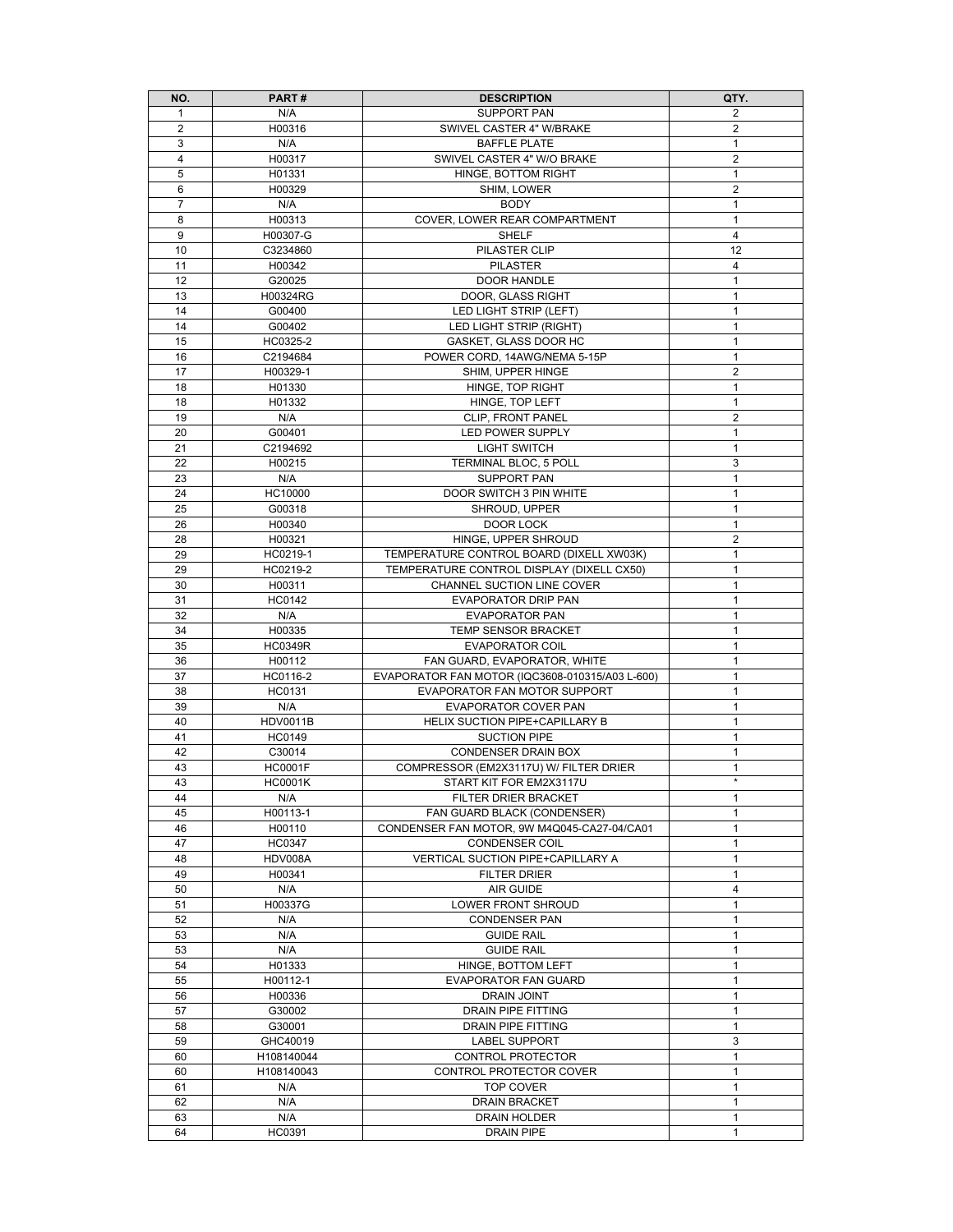

**CR2-54-G-HC**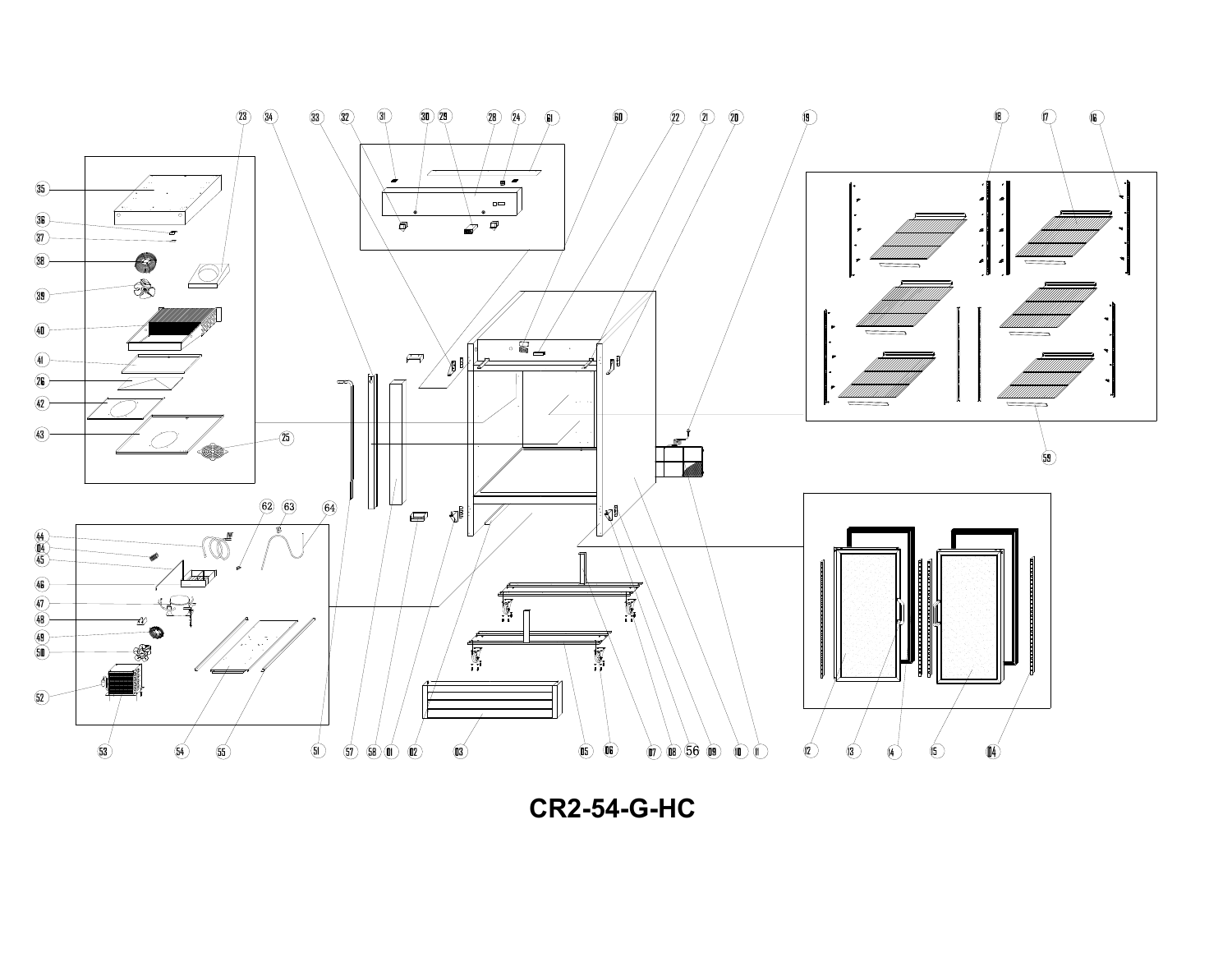| NO.                 | Entrée #           | <b>NAME</b>                                            | QTY.                             |
|---------------------|--------------------|--------------------------------------------------------|----------------------------------|
| 1                   | H01333             | HINGE, BOTTOM LEFT                                     | 1                                |
| $\overline{2}$      | N/A                | <b>BAFFLE PLATE</b>                                    | $\mathbf{1}$                     |
| 3                   | G00338             | LOWER SHROUD, 2DRS BOTTOM MOUNT                        | 1                                |
| $\overline{4}$      | G00400             | LED LIGHT STRIP (LEFT)                                 | $\overline{2}$                   |
| 4                   | G00402             | LED LIGHT STRIP (RIGHT)                                | $\overline{2}$                   |
| 5                   | N/A                | LOWER SUPPORT PANEL                                    | $\overline{2}$                   |
| 6<br>$\overline{7}$ | H00316<br>N/A      | SWIVEL CASTER 4" W/BRAKE<br><b>STRUCTURE SUPPORT</b>   | $\overline{c}$<br>$\overline{2}$ |
| 8                   | H00317             | SWIVEL CASTER 4" W/O BRAKE                             | $\overline{2}$                   |
| 9                   | H00329             | SHIM, LOWER                                            | $\overline{2}$                   |
| 10                  | N/A                | <b>BODY</b>                                            | $\mathbf{1}$                     |
| 11                  | H00314             | COVER, LOWER REAR COMPARTMENT                          | 1                                |
| 12                  | H00324LG           | DOOR, GLASS LEFT                                       | $\mathbf{1}$                     |
| 13                  | G20025             | DOOR HANDLE                                            | $\overline{2}$                   |
| 14                  | HC0325-2           | GASKET, GLASS DOOR HC                                  | $\overline{2}$                   |
| 15                  | H00324RG           | DOOR, GLASS RIGHT                                      | $\mathbf{1}$                     |
| 16                  | C3234860           | PILASTER CLIP                                          | 24                               |
| 17                  | H00308-G           | <b>SHELF</b>                                           | 8                                |
| 18                  | H00342             | <b>PILASTER</b>                                        | 8                                |
| 19                  | C2194684           | POWER CORD. 14AWG/NEMA 5-15P                           | $\mathbf{1}$                     |
| 20                  | H00329-1           | SHIM, UPPER HINGE                                      | 2                                |
| 21                  | N/A                | <b>BRACKET, FRONT PANEL</b>                            | $\overline{c}$                   |
| 22                  | G00401             | LED POWER SUPPLY                                       | $\mathbf{1}$                     |
| 23                  | N/A                | AIR GUIDE                                              | $\mathbf{1}$                     |
| 24                  | C2194692           | <b>LIGHT SWITCH</b>                                    | $\mathbf{1}$                     |
| 25                  | H00112-1           | <b>EVAPORATOR FAN GUARD</b>                            | 1                                |
| 26<br>28            | N/A<br>GC0319      | <b>SUPPORT PAN</b><br><b>UPPER SHROUD</b>              | $\mathbf{1}$<br>$\mathbf{1}$     |
| 29                  | HC0219-1           | TEMPERATURE CONTROL BOARD (DIXELL XW03K)               | $\mathbf{1}$                     |
| 29                  | HC0219-2           | TEMPERATURE CONTROL DISPLAY (DIXELL CX50)              | $\mathbf{1}$                     |
| 30                  | H00340             | DOOR LOCK                                              | $\overline{2}$                   |
| 31                  | H00321             | HINGE, UPPER SHROUD                                    | $\overline{2}$                   |
| 32                  | HC10000            | DOOR SWITCH 3 PIN WHITE                                | $\mathbf{1}$                     |
| 33                  | H01332             | HINGE, TOP LEFT                                        | 1                                |
| 33                  | H01330             | HINGE, TOP RIGHT                                       | 1                                |
| 34                  | H00311             | CHANNEL SUCTION LINE COVER                             | $\mathbf{1}$                     |
| 35                  | N/A                | <b>EVAPORATOR SUPPORT</b>                              | 1                                |
| 36                  | N/A                | PROBE PADDING                                          | 1                                |
| 37                  | H00335             | <b>TEMP SENSOR BRACKET</b>                             | $\mathbf{1}$                     |
| 38                  | H00112             | FAN GUARD, EVAPORATOR, WHITE                           | $\mathbf{1}$                     |
| 39                  | HC0116-1           | EVAPORATOR FAN MOTOR (IQC3608-010315/A03 L-900)        | $\mathbf{1}$                     |
| 40                  | <b>HC0350R</b>     | <b>EVAPORATOR COIL</b>                                 | $\mathbf{1}$                     |
| 41                  | H00143.1           | EVAPORATOR DRIP PAN<br><b>EVAPORATOR FAN SUPPORT</b>   | $\mathbf{1}$<br>$\mathbf{1}$     |
| 42<br>43            | N/A<br>H00153      | EVAPORATOR COVER, WHITE                                | $\mathbf{1}$                     |
| 44                  | <b>HDV0010B</b>    | HELIX SUCTION PIPE+CAPILLARY B                         | $\mathbf{1}$                     |
| 45                  | HC0149             | <b>SUCTION PIPE</b>                                    | $\mathbf{1}$                     |
| 46                  | C30014             | <b>CONDENSER DRAIN BOX</b>                             | 1                                |
| 47                  | H00039F            | COMPRESSOR (EM2X3125U) W/ FILTER DRYER                 | 1                                |
| 47                  | H00228             | START KIT, FOR COMPRESSOR EM2X3125U                    | $\star$                          |
| 48                  | N/A                | FILTER DRIER BRACKET                                   | 1                                |
| 49                  | H00113-1           | FAN GUARD BLACK (CONDENSER)                            | $\mathbf{1}$                     |
| 50                  | H00110             | CONDENSER FAN MOTOR, 9W M4Q045-CA27-04/CA01            | 1                                |
| 51                  | H00303             | CAPILLARY TUBE .055" ID X 118.1" L                     | $\mathbf{1}$                     |
| 52                  | H00341             | <b>FILTER DRIER</b>                                    | $\mathbf{1}$                     |
| 53                  | <b>HC0347</b>      | <b>CONDENSER COIL</b>                                  | $\mathbf{1}$                     |
| 54                  | N/A                | <b>CONDENSER PAN</b>                                   | $\mathbf{1}$                     |
| 55                  | N/A                | <b>GUIDE RAIL</b>                                      | $\mathbf{1}$                     |
| 55                  | N/A                | <b>GUIDE RAIL</b>                                      | 1                                |
| 56                  | H01331             | HINGE, BOTTOM RIGHT                                    | $\mathbf{1}$                     |
| 57<br>58            | HC00025<br>HC00112 | <b>CENTER MULLION</b><br><b>CENTER MULLION BRACKET</b> | 1<br>$\overline{2}$              |
| 59                  | GHC40018           | <b>LABEL SUPPORT</b>                                   | $\overline{4}$                   |
| 60                  | H108140044         | CONTROL PROTECTOR                                      | $\mathbf{1}$                     |
| 60                  | H108140043         | CONTROL PROTECTOR COVER                                | 1                                |
| 61                  | N/A                | TOP COVER                                              | $\mathbf{1}$                     |
| 62                  | N/A                | <b>DRAIN BRACKET</b>                                   | $\mathbf{1}$                     |
| 63                  | N/A                | DRAIN HOLDER                                           | $\mathbf{1}$                     |
| 64                  | HC0391             | <b>DRAIN PIPE</b>                                      | $\mathbf{1}$                     |